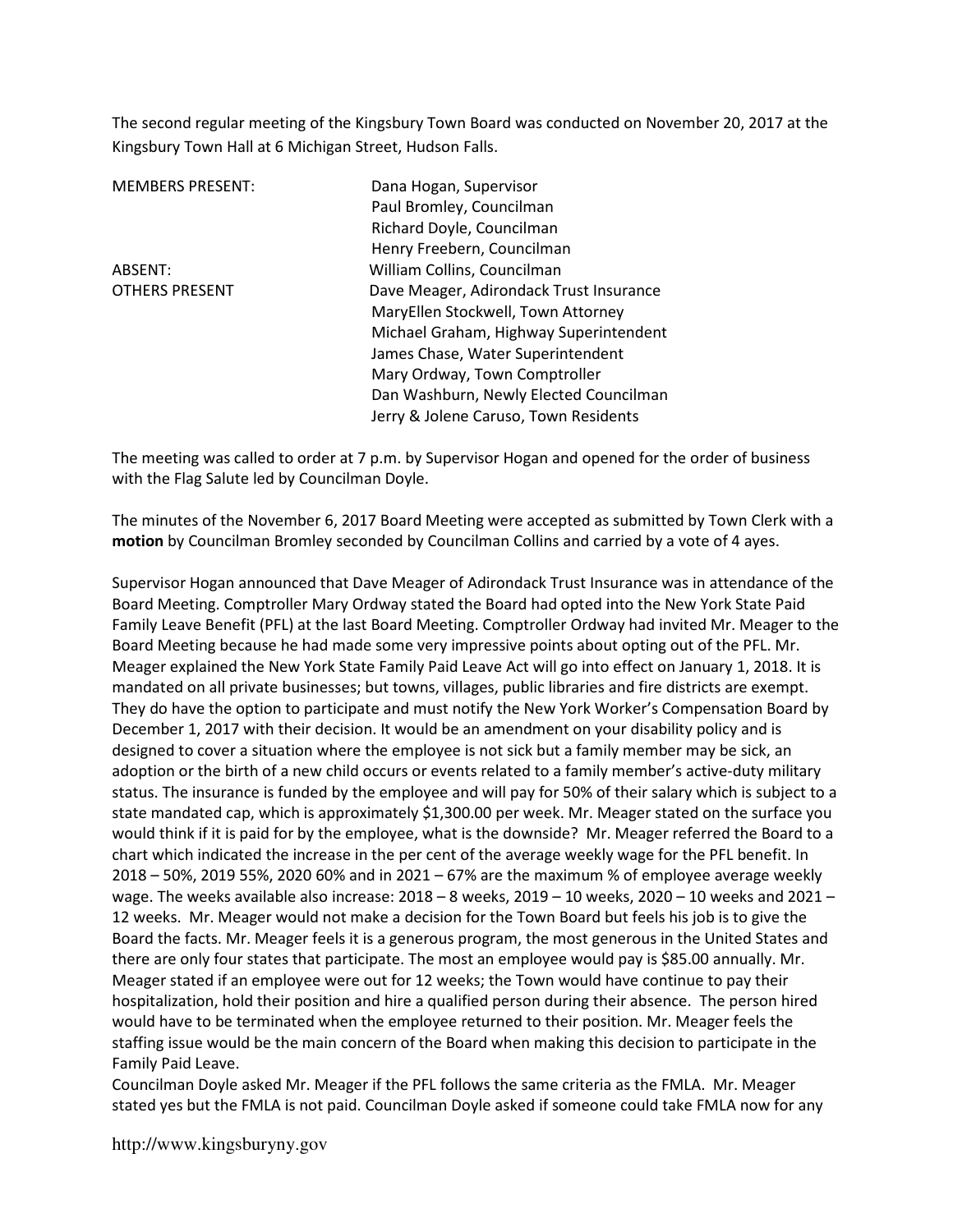of the reasons they could take PFL; the Town would still be required to hold their position. Mr. Meager stated the big difference; under FMLA you are required to hold their job; how many people would be able to afford to be out over an extended period of time. Under the PFL they will receive a 50% reimbursement in 2018 and 4 years later they will receive a 67% reimbursement and there is nothing that would prevent that from combining the PFL with their sick time; so they could be out with full pay for an extended period of time. Councilman Freebern asked if they were paid if they were elected officials. Comptroller Mary Ordway commented elected officials are not covered under the disability policy, they are paid whether they work or not and full time appointed employees are covered under the disability policy. Councilman Doyle stated the PFL is giving the employee an opportunity to be paid when they are out to take care of their sick family member and is not costing the Town anything, the cost would be an employee deduction. Comptroller Mary Ordway stated it is going to cost the Town because you are going to have to hire someone to replace the employee that is out on PFL. Councilman Doyle stated you would have to hire someone if they were out with the FMLA, which is an unpaid leave and we cannot take away their job. Comptroller Mary Ordway stated the problem is hiring somebody; who would you hire to come into my office that will know the computer programs and be able to do the work, you still need to get the work done while the individual is out. Councilman Freebern stated that is a problem no matter what, whether they are out under FMLA or PFL. Councilman Doyle agrees it is a valid concern to hire a replacement, but it is the same whether the employee is paid or not getting paid. Comptroller Mary Ordway stated if they are not getting paid chances they are not going to be out 12 weeks, the time they would be out would be shortened; there would be less incentive to be out. Mr. Meager agreed a person may be more likely to take time off when they are getting paid as opposed to when they are not getting paid. Councilman Bromley asked who determines the criteria for the time off. Mr. Meager responded, it is really new, but he is assuming you need documentation from a doctor. Mr. Meager explained it will be a rider on your disability policy and be handled by the disability company. Councilman Bromley stated if they are being scrutinized by the disability company the likelihood of someone taking advantage of this is probably pretty slim. Mr. Meager believes the likelihood of someone taking advantage of PFL is greater than disability because under disability the doctor has to certify that he has examined you and you are too sick to work and certifies it on a form. Mr. Meager is not certain of the evaluation procedure for the PFL. Councilman Bromley said it seems the insurance company will scrutinize an evaluation of an applicant for the PFL because they are writing the check not the Town. Councilman Bromley stated he feels the applicant would be scrutinized even more because the premium is very low. Mr. Meager stated he is at the meeting to be more of an advisor and would point out if you are taking care of a sick parent who is to say how long you are going to be out, who is to say how long you need to be out and who is to say if you have siblings or not. Mr. Meager said it is a well-intentioned bill and we would all be compassionate in a situation where someone needed time off to care for a family member; but it is a decision for the Board to make. Mr. Meager stated you are right there is no cost to the Town; the cost is to the employee. The cost to the Town is to replace the employee and being able to get a replacement. Councilman Bromley stated which would be the case regardless if the employee used FMLA or PFL. Mr. Meager stated if the assessor were out for 6 months it would be difficult to get a trained individual to work during their absence and you could not give that person a sense of job security. Comptroller Mary Ordway stated Mr. Meager has a lot of municipalities with disability policies and none have chosen to opt in to the PFL. If the Board decides to do this, coverage must be maintained for one year;and a 12-month notice must be given if the Town decides to opt out of PFL. Therefore the Town would be committed to two years of the PFL. Mr. Meager commented he has not had any municipality opt in at this time. Mr. Meager stated a lot of municipalities are going to wait for one year to see how the program works. Councilman Bromley asked Dan Washburn how he felt about the PFL. Mr. Washburn stated he has looked at both sides and would not like an employee to take advantage of the PFL but also feels as an owner of a company, he would not be selfish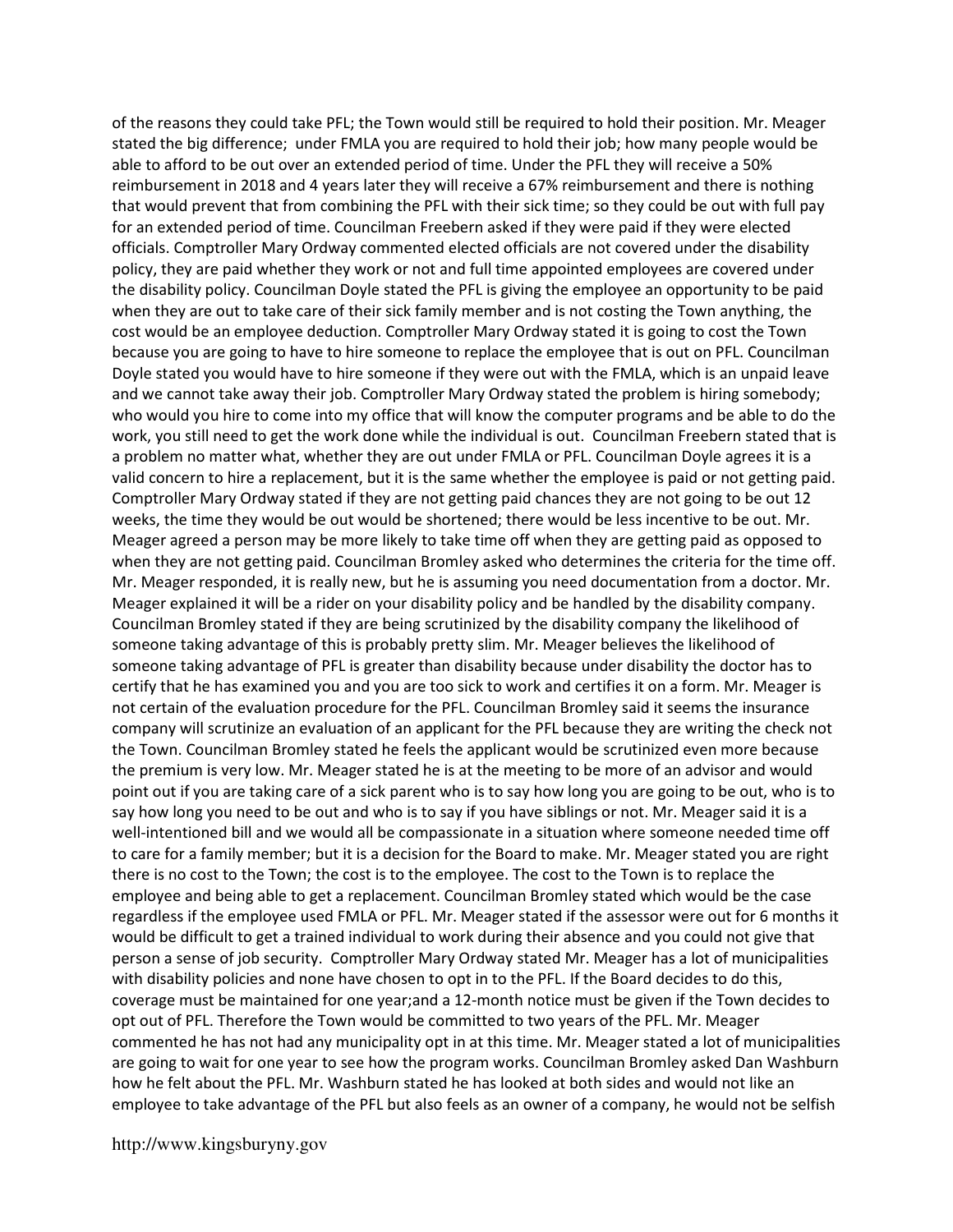to say I don't want them to take the time off; it would put him in a tough spot. Councilman Bromley stated we are all replaceable even though things may not go as smooth. Councilman Freeborn asked if it were only four states that were offering the PFL. Mr. Meager answered yes and New York is the most generous. Superintendent Hogan asked Mr. Meager if he thought there would be a funding problem. Mr. Meager stated yes, because the most it would cost an employee would be \$85.00 per year,and the rate would be reviewed annually. Mr. Meager stated since this was a rider on the disability policy some carriers have decided not to write disability in New York because they fear the underfunding of this program. Councilman Bromley stated the premium could be paid by the employee or by the employer and could be used as an incentive during the hiring process. Comptroller Mary Ordway stated she believes if an employee does not contribute and they collect on the PFL it becomes taxable income to them; if the employee pays for it, it does not become taxable income. Supervisor Hogan asked if there was an open enrollment program for PFL and if after reviewing the PFL Act ;if the Town could opt in for example in 6 months. Supervisor Hogan does not feel an urgency to opt in to the PFL and is not comfortable at this time to opt in to the PFL. Mr. Meager stated of the 17 municipalities he services none have opted into the PFL. The discussion continued and a motion by Councilman Freebern seconded by Councilman Bromley and carried by a vote of 4 ayes to opt out of the PFL and wait to see how the PFL program works. Councilman Bromley would like the Board to review the PFL in the future.

Supervisor Hogan opened the Public Hearing at 7:32 PM to discuss the proposed Local Law to extend the real property exemption for Cold War Veterans. Attorney Stockwell explained the proposed Local Law and exemptions to Town resident Jerry Caruso. A motion by Councilman Freebern seconded by Councilman Bromley and carried by a vote of 4 ayes to close the Public Hearing at 7:38 PM. The following Local Law was adopted as follows:

# **TOWN OF KINGSBURY COUNTY OF WASHINGTON, STATE OF NEW YORK Local Law No. 3 of 2017**

# A LOCAL LAW AMENDING THE EXEMPTION FOR COLD WAR VETERANS FROM REAL PROPERTY TAX PURSUANT TO REAL PROPERTY TAX LAW SECTION 458-B

Be it enacted by the Town Board (the "Board") of the Town of Kingsbury ("Town"), County of Washington, State of New York ("State") as follows:

#### Section 1. Legislative Intent

 This Board hereby finds and determines that it has been the Town's longstanding policy to offer to its veterans the broadest property tax exemption permitted by the laws of New York State. The purpose of this Local Law is provide for an extension of the Cold War Veteran's Exemption to qualifying owners of real property for as long as they remain qualifying without regard to the ten (10) year limitation originally enacted under NYS Real Property Tax Law § 458-b.

#### Section 2. Amendment

 Chapter 248 of the Code of the Town of Kingsbury, entitled "Taxation," Article VII, entitled "Code War Veterans Exemption," §248-34, is hereby amended by deleting subsection C in its entirety and replaced as follows: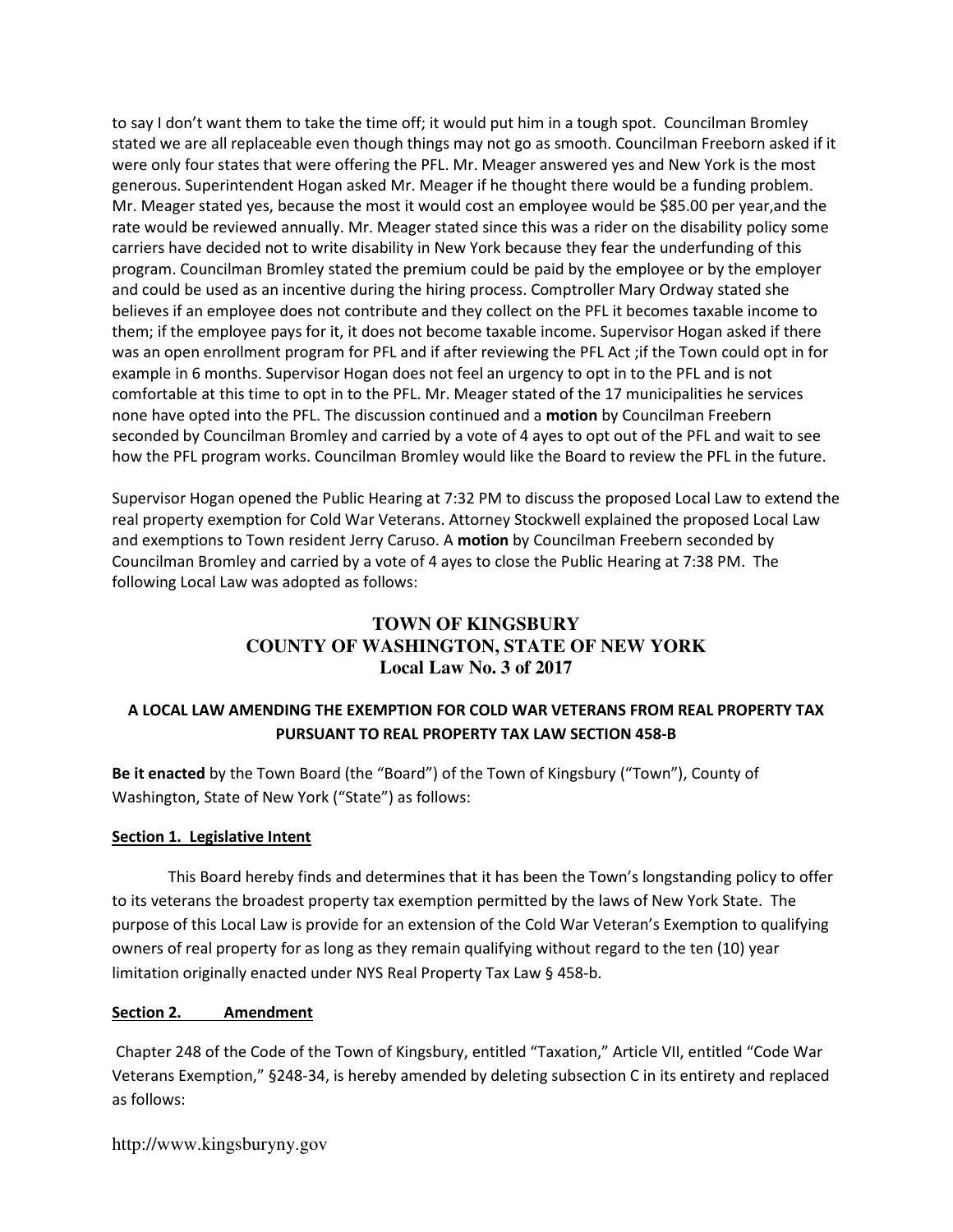c. Limitations. The exemption provided in this Article shall apply to qualifying owners of qualifying real property for as long as they remain qualifying owners, without regard to the ten (10) year limitation set forth in NYS Real Property Tax Law §458-b.

# Section 3. Repealer

All Local Laws or ordinances or parts of Local Laws or Ordinances in conflict with any part of this Local Law are hereby repealed.

# Section 4. Severability

If any clause, sentence, paragraph, subdivision, section, or part of this Local Law or the application thereof to any person, individual, corporation, firm, partnership, entity, or circumstance shall be adjudged by any court of competent jurisdiction to be invalid or unconstitutional, such order or judgment shall not affect, impair or invalidate the remainder thereof, but shall be confined in its operation to the clause, sentence, paragraph, subdivision, section, or part of this Local Law, or in its application to the person, individual, corporation, firm, partnership, entity, or circumstance directly involved in the controversy in which such order or judgment shall be rendered.

# Section 5. Effective Date

This Local Law shall take effect immediately upon filing with the New York State Secretary of State.

A motion by Councilman Freebern seconded by Councilman Bromley and carried by a vote of 4 ayes for the following resolution:

# TOWN BOARD OF THE TOWN OF KINGSBURY COUNTY OF WASHINGTON, STATE OF NEW YORK

Resolution Number 14 of 2017 Adopted November 20, 2017

Introduced by Councilman Bromley who moved its adoption.

Seconded by Councilman Freebern

# RESOLUTION AUTHORIZING THE ADOPTION OF LOCAL LAW NUMBER 3 OF2017, A LOCAL LAW AMENDING THE EXEMPTION FOR COLD WARVETERANS FROM REAL PROPERTY TAX PURSUANT TO REAL PROPERTY TAX LAW SECTION 458-B

 BE IT RESOLVED by the Town Board (the "Board") of the Town of Kingsbury (the "Town"), in the County of Washington, on this 20<sup>th</sup> day of November 2017, as follows: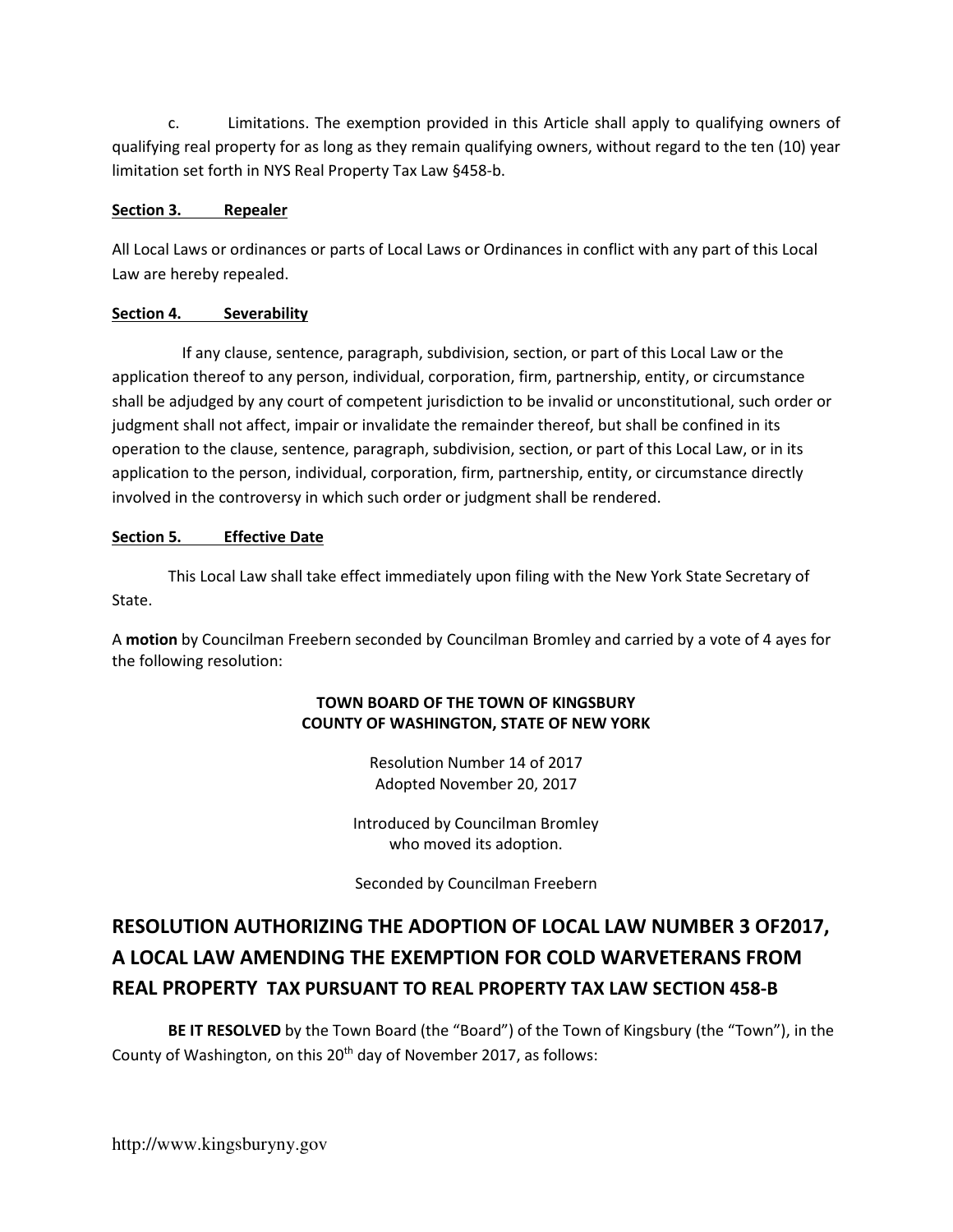WHEREAS, through resolution 14 of 2017, duly adopted by the Town Board, a public hearing was scheduled to be held before the Town Board on November 20, 2017 at 7:05 p.m. at the Offices of the Town of Kingsbury to hear all interested parties on proposed Local Law No. 3 of 2017 of the Town of Kingsbury which amends the Real Property Tax Exemption for Cold War Veterans under the New York State Real Property Tax Law 458-b and shall apply to Town real property taxes; and

WHEREAS, notice of said public hearing was duly posted and then published in the official newspaper of the Town, pursuant to and in conformance with the Municipal Home Rule Law; and

WHEREAS, said public hearing was duly held before the Town Board this 20th day of November, 2017 at 7:05 p.m. at the Offices of the Town of Kingsbury and all parties in attendance were permitted an opportunity to speak on behalf of or in opposition to the local law.

# NOW, THEREFORE BE IT

 RESOLVED, the Town Board hereby finds the consideration and proposed adoption of this Local Law is an action under the New York State Environmental Quality Review Act (SEQRA). The Town Board hereby declares that this action is a Type II action pursuant to 6 NYCRR 617.5(20) and (27) and declares that the action does not have a significant impact on the environment and the action is hereby precluded from further environmental review; and be it further

 RESOLVED, the Town Board, upon due deliberation of the Local Law finds that the adoption of the same is in the best interests of the Town; and be it further

 RESOLVED, the Local Law amending the Real Property Tax Exemption for Cold War Veterans under the New York State Real Property Tax Law 458-b and shall apply to Town real property taxes, a copy of which is attached hereto and made a part hereof; and be it further

 RESOLVED, pursuant to and in accordance with the Municipal Home Rule Law, the Town Clerk is hereby directed to enter this Local Law into the minutes of this meeting and file the same with the Office of the Secretary of State of the State of New York.

RESOLVED, this resolution shall take effect immediately.

#### LEGAL UPDATE:

Attorney MaryEllen Stockwell reported she is working with Dog Control Officer Todd Humiston on a Memorandum of Understanding with the Northway Emergency Clinic. Attorney Stockwell also reported after the first of the year she and Dog Control Officer Humiston will work on revising the current Animal Control Local Laws.

#### TOWN CLERK REPORT:

Town Clerk reported Washington County Clerk, Stephanie Lemery is applying for shared services under the Local Government Records Management Improvement Fund Grant and is looking for support from the Town of Kingsbury. Supervisor Hogan commented this is truly a shared service and both the Town of Kingsbury and Washington County will benefit from this. After discussion the following resolution was adopted: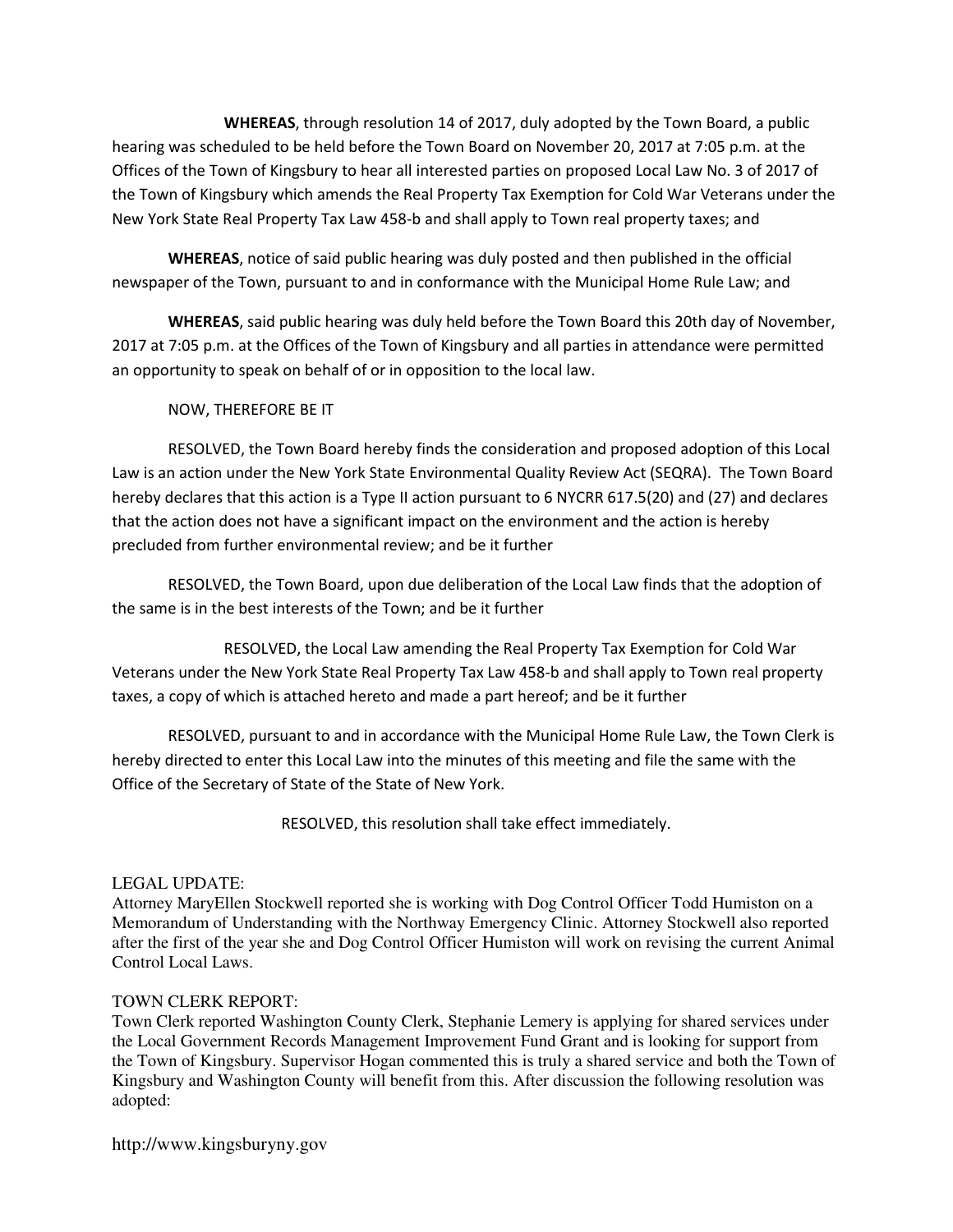# TOWN BOARD OF THE TOWN OF KINGSBURY COUNTY OF WASHINGTON, STATE OF NEW YORK

Resolution Number 15 of 2017 Adopted November 20, 2017

Introduced by Councilman Bromley Who moved its adoption.

Seconded by Councilman Freebern.

# RESOLUTION FOR SUPPORT FOR THE WASHINGTON COUNTY CLERK'S APPLICATION FOR SHARED SERVICES UNDER THE LOCAL GOVERNMENT RECORDS MANAGEMENT IMPROVEMENT FUND (LGRMIF) GRANT

BE IT RESOLVED by the Town Board ("the Board") of the Town of Kingsbury (the "Town"), in the County of Washington, on this  $20<sup>th</sup>$  day of November 2017, as follows:

Whereas the Washington County Clerk's Office intends to apply for funding through the New York State Local Government Records Management Improvement Fund Grant for monies to continue its efforts to increase efficiencies in local services delivery of services and through shared services and support related to records management systems and

Whereas the Town Board of the Town of Kingsbury looks forward to this opportunity for shared services and intermunicipal cooperation which result in savings for its constituents and

Whereas the Town of Kingsbury anticipates cooperating with and adjoining in future shared services offered and /or supported by the County whenever feasible.

#### Now therefore be it

Resolved that the Town Board do hereby fully support the Washington County Clerk's Office in its pursuit and application for funding for shared services through a Local Government Records Management Improvement Fund Grant.

RESOLVED, this resolution shall take effect immediately

AYE VOTES

Supervisor Hogan: Aye Councilman Bromley: Aye Councilman Doyle: Aye Councilman Freebern: Aye

The Town Clerk has completed the 2017-18 Hudson Falls Central School District Tax Collection and provided copies of the following report to the Board:

| TO:   | Supervisor Hogan                               |
|-------|------------------------------------------------|
|       | Councilman: Bromley, Collins, Doyle & Freebern |
| FROM: | Tax Collector: Cynthia A. Bardin               |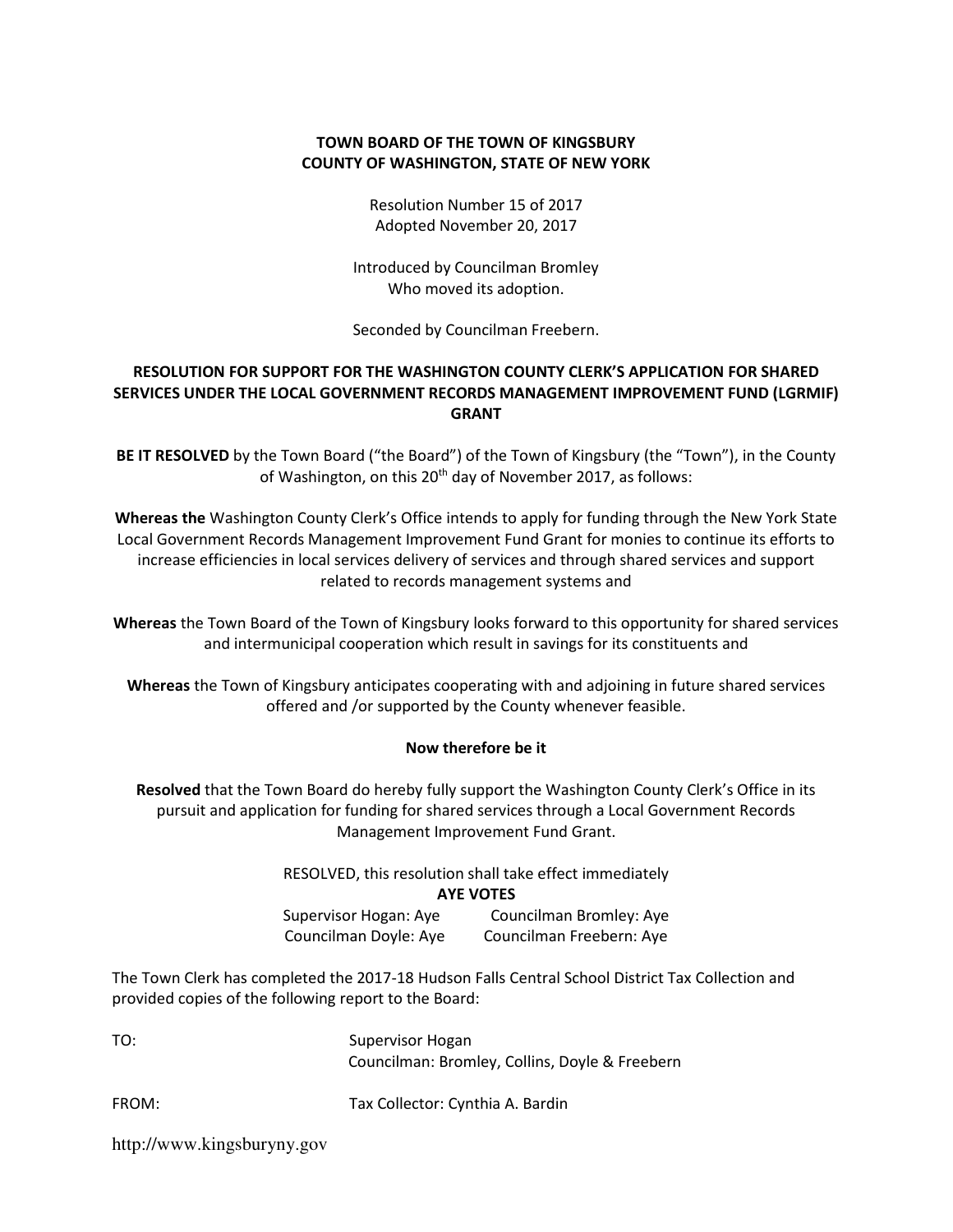SUBJECT: 2017 – 18 Hudson Falls District School Tax Collection DATE: November 20, 2017

Penalties Collected October 3 – November 6, 2017 - \$7,030.48 Bank Interest for September & October 2017 - \$49.97 Return Check Fees \$80.00 Total Paid to Town: \$7,160.45

Total Paid to Deputies: \$4,589.64 Balance to Town after Deputy Pay: \$2,570.81

Town Clerk reported she had attended a meeting for Tax Collectors. The 2018 Town/County Tax Bill will have a new format; being printed with a receipt attached.

The Town Clerk is looking for permission from the Board to set up with the BAS Online Backup System. At this time the Town Clerk and Tax Collector Office have 3 computers which carry BAS licenses. The Town Clerk would like to remove the license in the Tax Collector Office because it is seldom used. Doing so would reduce the annual software support/ maintenance fee cost \$120.00. At this time the Town Clerk downloads the BAS information onto a flash drive and brings it home with her. The initial start-up cost would be \$275.00; \$95.00 for a one time set up fee and \$180.00 annual fee for the online backup service. A motion by Councilman Bromley seconded by Councilman Freebern and carried by a vote of 4 ayes for the Town Clerk to set up with the BAS Online Backup which will be more efficient and protect the BAS records.

#### HIGHWAY SUPERINTENDENT REPORT:

Michael Graham would like to request a speed limit reduction for Casey Road. A **motion** by Councilman Freebern seconded by Councilman Bromley and carried by a vote of 4 ayes requesting a speed limit reduction on Casey Road. The Town Clerk will prepare the request. After discussion the Board amended the speed reduction request to include Park Road with a **motion** by Councilman Freebern seconded by Councilman Bromley and carried by a vote of 4 ayes.

Michael Graham reported a Snowplow Safety Demonstration was conducted at the Hudson Falls Primary School for 160 first – grade students. Graham stated there also was a discussion about snowbanks; not playing in them near the road and letting your parents know if you are playing in a snow bank. Councilman Bromley commented it is a good program. Graham would like to work with the second and third graders also. In December there will be a program for the first, second and third graders in the auditorium at the Primary School.

Graham also reported he had been approached about the sale of the Cat road grader. Graham would like to attempt to sell it one more time, by publishing a Notice to Bidders in the Post Star. The grader had been advertised for sale with no success on Auctions International. The Board decided it would be a good idea for a Notice to Bidders be published in the Post-Star.

#### WATER SUPERINTENDENT REPORT:

James Chase reported they are ready for the next 2 sections of the DASNY Water Project. The first section was for fittings and valves for the fire department and he is about 80% complete with that. Chase stated the fire company greatly appreciated the new hookups which will make it quicker and easier for them. Mr. Chase would like permission from the Board to go out to bid for hydrants, valves and pipe, etc. One bid will be materials for the installation of water line connectors between the Village of Hudson Falls and the Town of Kingsbury, on Feeder, Myrtle and North Streets. This will give us a total of 5 inter